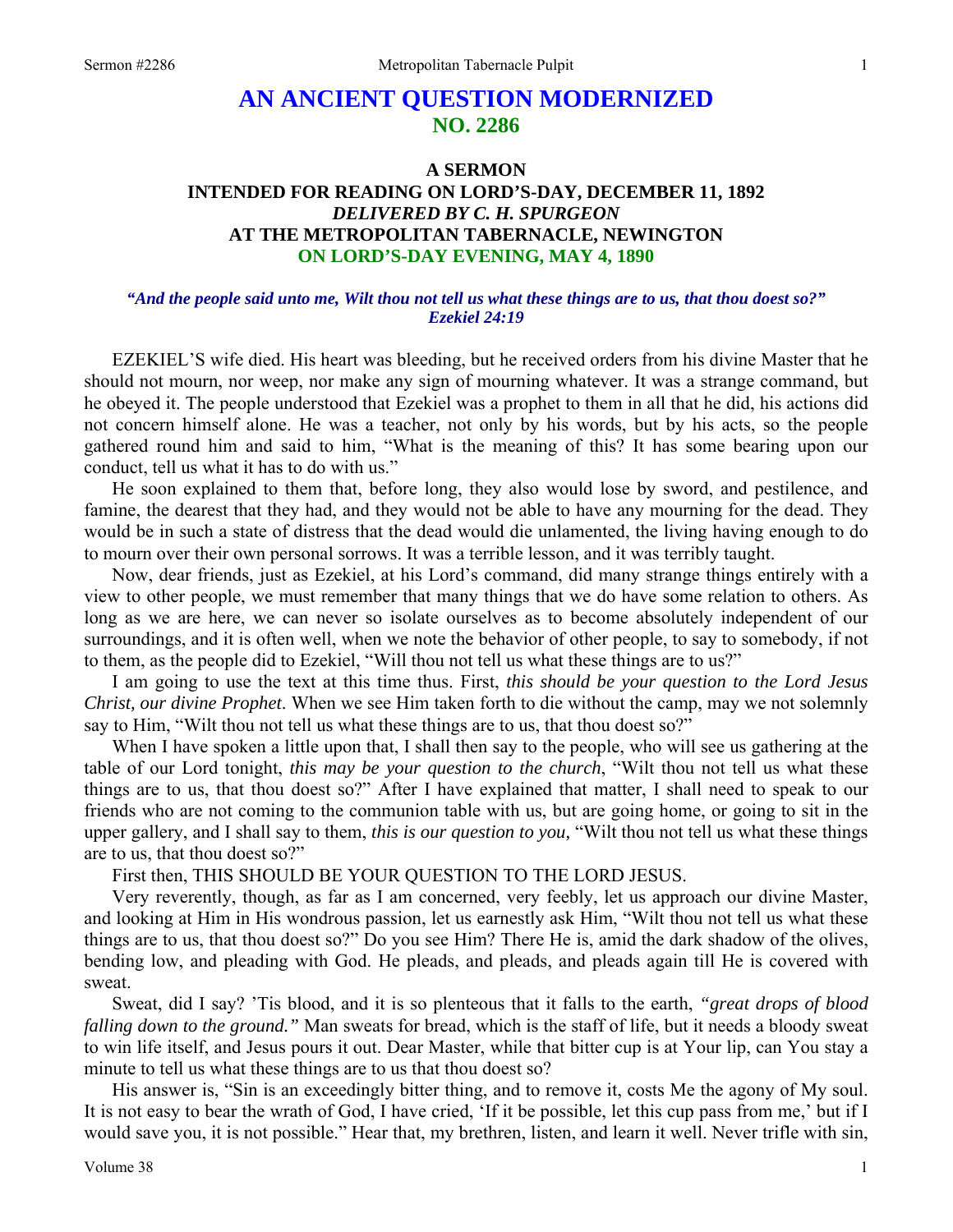never make a spot which will need a bloody sweat to wash it away. Never laugh at that over which Christ had to agonize, and never count redemption a trifle when to Him it was a pouring out of His soul unto death.

But do you see through the trees the lanterns twinkling? Men are coming, evil men, with rough voices, with torches, and lanterns, and staves to take the blessed pleading One. He rises to meet them, He speaks a word, and down they fall. He can release Himself, there is no need for Him to be captured, but *He yields Himself up without a struggle,* and they take Him to do unto Him according to their wicked will.

Dear Master, while the traitor's kiss is still wet upon You, and You are being led away bound to Caiaphas, tell me, I pray You, what mean you by all this? What has this to do with us? He answers, "I go willingly, I must be bound, for sin has bound you, sin has bound your hands, sin has hampered and crippled you, and made you prisoners. You are the bond slaves of Satan, and I must be bound to set you free."

O beloved, learn the lesson well. Sin always enslaves you. Free thought, free love, free living, in the highest sense, are to be found alone in the service of God, sin brings no freedom, it binds. As Christ was bound and delivered up to die, so does sin bind man, and lead him forth to the second death. This is what Jesus Christ's resignation to His captors means to us.

But now they have taken Him before His judges. He stands before Annas, and Caiaphas, and Pilate. His enemies accuse Him violently, but *He answers them not a word*. Pilate says to Him, "Answerest thou me nothing?" Blessed Sufferer, like a lamb in the midst of wolves, tell us, if You will speak a word, why this silence? And He whispers into the hearts of His beloved, "I was silent, for there was nothing to say, willing to be your Advocate, what could I say? You had sinned, though I had not. I might have pleaded for Myself, but I stood there for you, in your room, and place, and stead, and what could I say, what excuse, what apology, what extenuation could I urge?"

All that could be said was, "Guilty, Lord, guilty." That is all that you may dare to say God, for you have nothing to plead when you stand upon the ground of your own merits, and so the silent Christ was eloquent in the condemnation of sin, and we thank Him that He answered not a word, when wicked men clamored against Him.

But now, do you see, they are scourging Him, they are crowning Him with thorns, they are mocking Him, blindfolding Him, and then smiting Him with the palms of their hands? *What scorn, what shame, they poured on Him!* Blessed One, blessed One, will You not tell us what these things are to us?

I think I hear Him speak from that sacred head, once wounded, and He says, "I must be put to shame, for sin is a shameful thing. No scorn is too great for sin, it deserves to be loathed, to be treated with contempt, to be dashed over the walls of the universe as a thing unclean, mean, despicable." Christ, in that great shame of His, teaches us to hate sin, to treat it with contempt, turn away from it with loathing, for it is a mean thing for a creature to rebel against His Creator, for a man to be an enemy of His God.

But now, you see, they take Him out through the streets of Jerusalem, along the *Via Dolorosa* He pursues His weary walk, blood-drops falling on the pavement, Himself staggering beneath the load of the cross. Why do they not let Him rest? Those weeping women could have found Him shelter. No, He must not rest, Jerusalem cannot hold Him, there is not a house that can retain Him, there is not one who can give Him shelter, for *He is going out to die*.

He must go without the city gate. I do not know whether there was, or was not, "a green hill far away," but I know that it was "without the city wall." My Master, my Master, why go You without the city wall? Tell me, Jesus, why go You out there, to the place of public execution, the Old Bailey, the Tyburn of Jerusalem? Why are You here? And He answers, "I suffer without the gate because God will not tolerate sin in His city. Sin is an unclean thing, and I, though not Myself unclean, yet standing in the stead of the unclean, must die outside the city gates."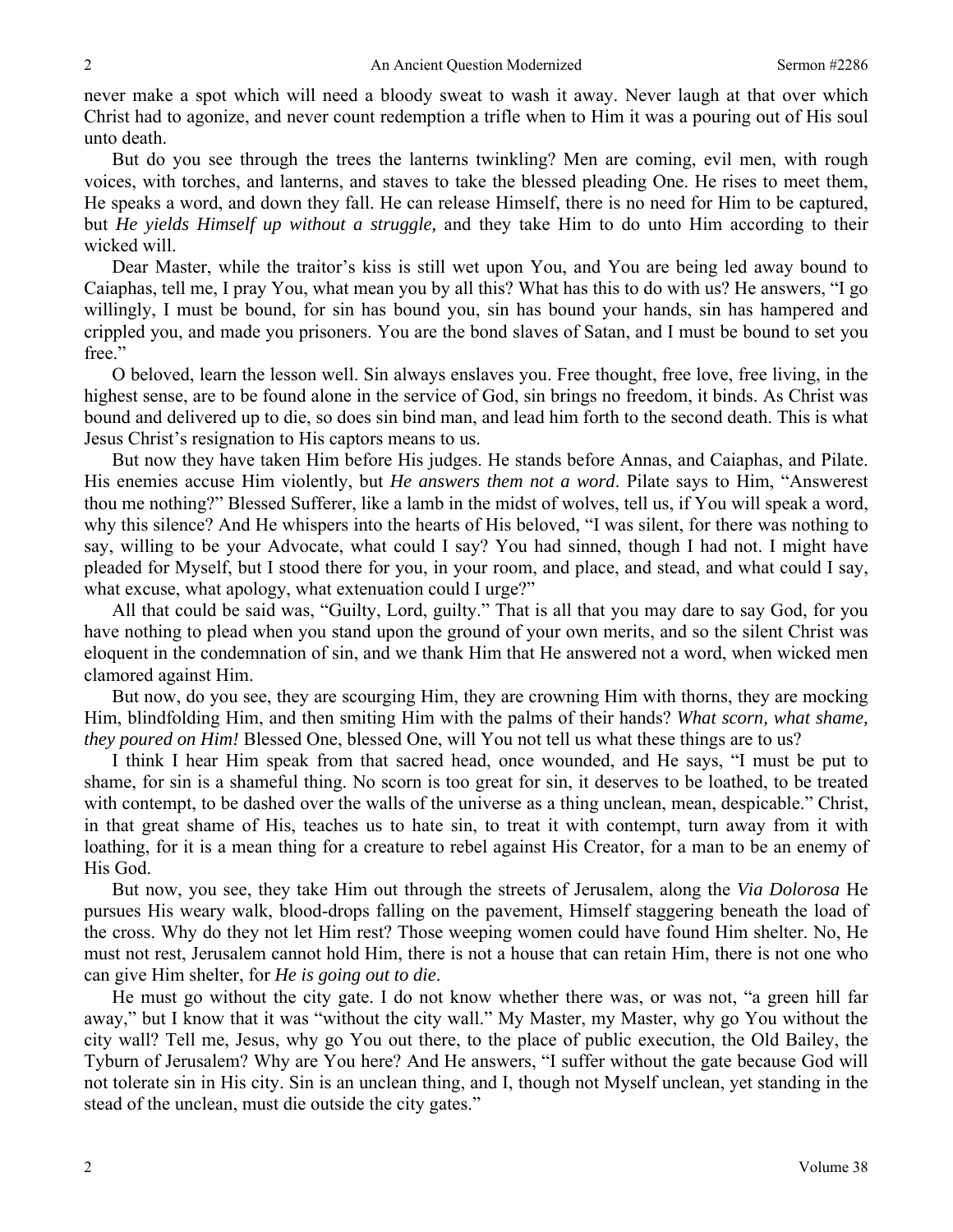And so I see Him, as they throw Him on His back, and nail His hands and feet to the cross, and then lift Him up as a gazing stock for guilty men. Oh! why, oh! why, You Son of God, are You lifted up like the brazen serpent of Moses? Why are You lifted up between earth and heaven? And He answers, "That I may draw all men unto Me. Earth refuses Me, and heaven denies me shelter, I hang here, the Just for the unjust, that I may bring men to God." How I wish that I could speak this explanation of my crucified Master in more piercing and penetrating, and yet more tender tones!

My hearers, you must understand this sublime mystery, or you cannot be saved. Jesus dies, that we may not die. He is made a curse, that we may have the blessing. He is treated as a felon that we may be treated as the children of God. Blessed be His name, thus has He told us what these things are to us that He does so!

They take Him down from the cross, for He is dead, but before they take Him down, they pierce His heart, and even after death that heart for us its tribute pours. Somewhere, amongst the matter of the globe, is the very blood and water that flowed from His side, and though perhaps nobody thinks with me, yet I set it over against the fact that, somewhere on the earth, are the pieces of the two tables of stone which Moses broke beneath the mount. Better still, Christ's wondrous atonement is always here, always operating, always reconciling men to God, always opening a way of access for guilty men to the righteous Lord. Again I say, blessed be His holy name!

But they have buried Him, and He lies in His cell alone through the long, dark night of death, but *the third morning sees Him rise*. Or ever the sun is up, the Sun of Righteousness has arisen, with healing in His wings. Jesus has quitted the tomb, and I invite all sinners to say to the risen Redeemer, "Wilt thou not tell us what these things are to us, that thou doest so?" This is what I understand that His resurrection means to us, He is able to save to the uttermost them that come unto God by Him, seeing He ever lives to make intercession for them.

He not only rises from the dead, but *He ascends to His Father*. He has gone home now, the cloud received Him out of the sight of His followers. With the sound of the great trumpets of glory He has returned to His kingdom, and to His throne. Ask Him what He means by that, and He will tell you that He has led captivity captive, and "received gifts for men, yea, for the rebellious also." What a word is that to every heart that is conscious of rebellion! Christ has received gifts for you. Learn that lesson, I pray you. Believe on Him, and live. Cast yourself at His feet, and be forgiven. Yield yourself up to Him, and be His servant henceforth and forever.

This is a wide theme, but my strength will not enable me to say more upon this part of it, namely, our question to the Lord Jesus.

**II.** Now, dear friends, in a few minutes we shall lift the damask covering from the communion table, and you will find upon it a supply of bread and wine. We are coming to that table to think of our Lord, and I think that I hear some of you ask, "Wilt thou not tell us what these things are to us, that thou doest so?" THIS MAY BE YOUR QUESTION TO THE CHURCH. That will be our second point.

We are coming here, tonight, *to keep Christ's death in remembrance*. I love to see our dear friends come to the Lord's table as often as they can. I am very sorry if I cannot be here every week, for, if there be a time appointed for the breaking of bread, it is the first day of the week. Every first day of the week, if you can, come to the table as a part of your Sabbath worship.

This service is intended to be a memorial of Christ's death. The best memorial of an event is not to rear a column, or erect a statue, or engrave a record on brass. All these things are frail and pass away. The tooth of time eats up the brass, the foot of the ages dashes down the statue or the column. The best memorial of any event is to associate with it the observance of some rite, or some ceremony frequently repeated, this will cause it to be a perpetual memorial.

Now, as long as a half-dozen Christians meet together for the breaking of bread, Christ's death can never be forgotten. However poor you may be, or however illiterate, when you come to the breaking of bread, you are helping to record, as in eternal brass, the greatest fact in all human history, the fact that Jesus Christ died for our sins according to the Scriptures. If this were all, it would be no little thing.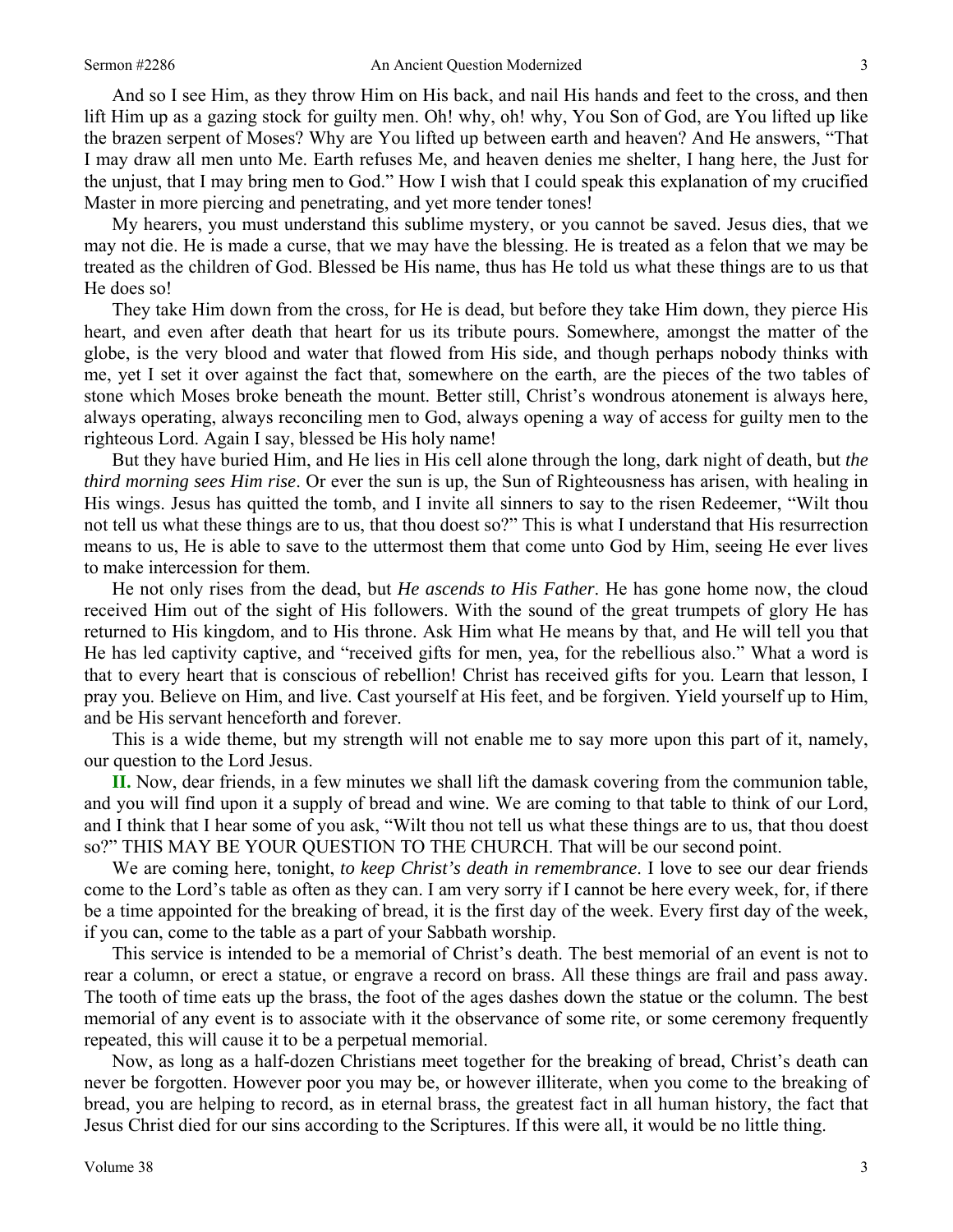It means to you who do not come just this, that some of us mean to keep this memorial before our eyes. You may forget it, but to you our action is so far significant, that, whatever you may do, we mean to perpetuate as long as we live, and we trust that our children after us will perpetuate this which we esteem to be a priceless fact, that the Son of God died for guilty men, the Sinless One for the sinful, to bring them to God. That is what this memorial has to do with you.

We are not, however, coming to the table merely to look at the bread and the wine. We are coming here *to eat and to drink, to show our personal benefit by Jesus Christ's death*. We wish all who see us to know that we enjoy the result of Christ's death. We have a life that feeds upon His sacrifice, we have a hope that makes Christ to be its very meat and drink. There is a something about Christ who died that is indeed life-giving and that is sustaining and strengthening to our new-born spirit.

If you are up in the gallery, as spectators of the ordinance, you say to us by your actions, "Tell us what these things are to us." Well, we have this to say to you, that if you will not have these emblems of Jesus Christ's death to be your meat and drink, at any rate, we will. What we say you is, if you do not feed on Christ, why do you not feed on Him? Have you any better bread? Have you any firmer faith than the faith we have in His atoning sacrifice? Have you a deeper peace than Jesus gives to us? Have you a surer hope of heaven than faith in Christ gives? Have you a brighter hope? We know you have not, and therefore, while to us His flesh is meat indeed, and His blood is drink indeed, we say that these things are to you a rebuke, a question, a suggestion concerning something lacking in you.

But beloved friends, we not only come to the table to eat and to drink, but there is this point about the communion, that *we come together to declare our unity in Jesus Christ*. If I went home, and broke bread, and drank of the juice of the vine by myself alone, it would not be the observance of the Lord's supper. It is a united participation. It is a festival. It is a token and display of brotherhood.

Those who will come to the table tonight will say practically, "We are one. 'We, being many, are one body of Jesus Christ, and everyone members one of another.'" I think that I hear you say, "Wilt thou not tell us what these things are to us, that thou doest so!" Well, they are to you this, if you do not believe in Christ, you are not of the brotherhood. If you do not feed upon Christ, you are not one with Him, you are not one of His people.

There is another brotherhood, and if you do not belong to the brotherhood of Christ, you belong to the other fraternity. They who are not with Isaac are with Ishmael, they who are not with Jacob are with Esau, they who are not the seed of the woman are the seed of the serpent. Tonight, as with a drawn sword, Christ divides this congregation into two parts. If you believe in Him, you are His, but if you believe not in Him, there is a present condemnation resting upon you. It is well that you should know this fact, when God's people come together for the communion, it incidentally means that they leave the rest of the congregation behind.

Once more, when this communion is over, if we live, we shall meet again next Lord's-day, and when that is over, if we are spared, we shall meet again the following Lord's-day. *We meet continually, to show our belief in Jesus Christ's coming again*. More than fifty-two times in the year is this table spread in our midst, for, frequently, in different parts of the Tabernacle, the elders and deacons and other friends meet, and commune with the Lord, doing this often in remembrance of Him.

Here is the point to which I call your attention, we are to do this "until He come." Every celebration of the Lord's supper speaks, not with the voice of a trumpet, but still with a clear sound, and it says, "The Lord is coming. He is on the way back. This is one of the tokens that He is coming again."

As for Himself, before He went away, He took the great Nazarite vow. He said that He would drink no more of the fruit of the vine till He should drink it new with His disciples in His Father's kingdom, and He remained the great Abstainer, who has sworn never to drink of the cup till He should pledge them again in the new wine of His Father's kingdom, but He bids us go on drinking of it until He shall come again to receive us unto Himself, that where He is, there we may be also.

Perhaps you still inquire, "Wilt thou not tell us what these things are to us, that thou doest so?" Well, they are this to you, that, whether you remember Jesus Christ's coming or not, He is coming, He is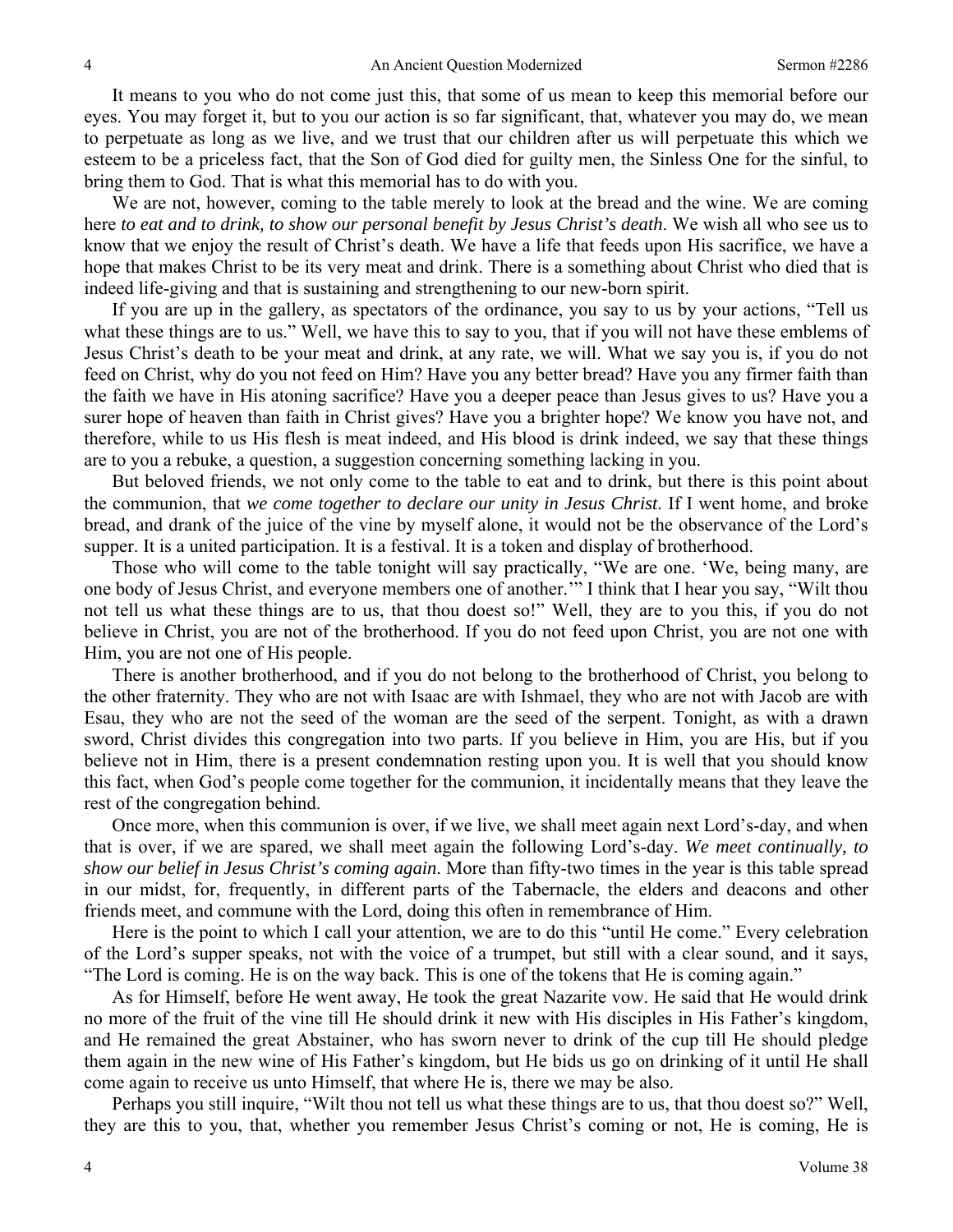coming quickly. When you read, "Behold, I come quickly," it does not mean, "I shall be here soon," but it means, "I am coming quickly." A man may be coming quickly from New York tonight, and yet he may not be here tomorrow, he may not be here for another week, but he is coming quickly all the same.

Christ is coming as quickly as He can, long leagues of distance lie between Him and us, and He is covering them with the utmost speed. The glowing wheels of His chariot, whose axles are hot with the haste of His journey, are hurrying over the weary way, He is coming quickly. I should not be surprised, certainly I should not be distressed, if He came before I have finished this sermon. Could you all say as much as that? Oh, how some of us would stand up, and welcome Him with gladdest acclaim if He should make His blessed presence manifest upon this platform before this evening's service is over!

I know no reason why He should not come tonight. The times and seasons are all unknown to us. We venture upon no prophecy, but as often as we come to the communion table, we say to you, "He will come." When He comes, the day of the Lord will be darkness, and not light, to every unbeliever. When He comes, woe unto His adversaries!

How will they face their Judge? Now Judas, come and kiss Him! Now Pilate, ask Him "what is truth?" Now, you Jews, come and spit in His face! Now, impenitent thief, come and cast bitter sayings in His teeth! What are they at? See how they try to slink away, they have not a word to say. No, I hear them burst into agonizing shrieks, crying to the mountains and rocks, "Fall on us, and hide us from the face of him that sitteth on the throne, and from the wrath of the Lamb: for the great day of his wrath is come; and who shall be able to stand?"

Ah! you who used to brag and boast, sing another tune now that Christ has come! You who despised Him, you who would have nought to do with Him, what would you not give if He were now your Friend? Make Him to be your Friend tonight by putting your trust in Him, and then you will be ready for His coming. Let Him come when He may, His coming will be full of love and joy to all who have trusted Him.

Thus I have answered two sets of questions, first for my Master, and then for my brethren in the Church.

**III.** Now, in closing, THIS IS OUR QUESTION TO YOU, "Wilt thou not tell us what these things are to us, that thou doest so?"

First, there are some of you who are here, tonight, who do not often go to a place of worship, I know you. Shall I tell you what you do on Sunday morning? Well, I do not know that it would do anybody any good if I did, so I will not. Shall I tell you how you generally spend the afternoon and evening of the Lord's-day? You know as well as I do, perhaps better, so I will not tell you.

But here you are now, for once in a while. *By seldom coming to the Lord's house, you teach us your utter indifference*. Your carelessness seems to say to me, "God is nobody, put Him in a corner. Get on in business, mind the main chance. God and eternity are only for fools. Gospel? Salvation? Oh, they are trifles, not worth anybody's consideration!"

What about the Sabbath, which God appoints to be His own? "Well, He has given us six days out of seven, so we will steal from Him the other one. We will not give Him even an hour, if we can help it, for who is the Lord that we should obey His voice?" You seem to say, "What is heaven, and what is hell?"

O sirs, this is the practical teaching of your lives! If you are living in indifference, you are teaching your children this, you are teaching your neighbors this, you are teaching me this, as far as I am willing to learn it, but I am not willing to learn it, for I cannot believe that hell is a thing to be trifled with. You can trifle yourself into it, but you cannot trifle yourself out of it. There is no opening of the iron gate when once it has closed behind you. And heaven is not a thing to be trifled with.

How many have I seen die with the light of heaven on their faces! How have I heard them talk of beginning already its endless joys while yet they were here! Have we not often rejoiced at the deathbeds of believers who have died with glory flowing into their souls? I have seen too much of this to think heaven a trifle. I expect to go there myself before long, and I mind not how soon it may be.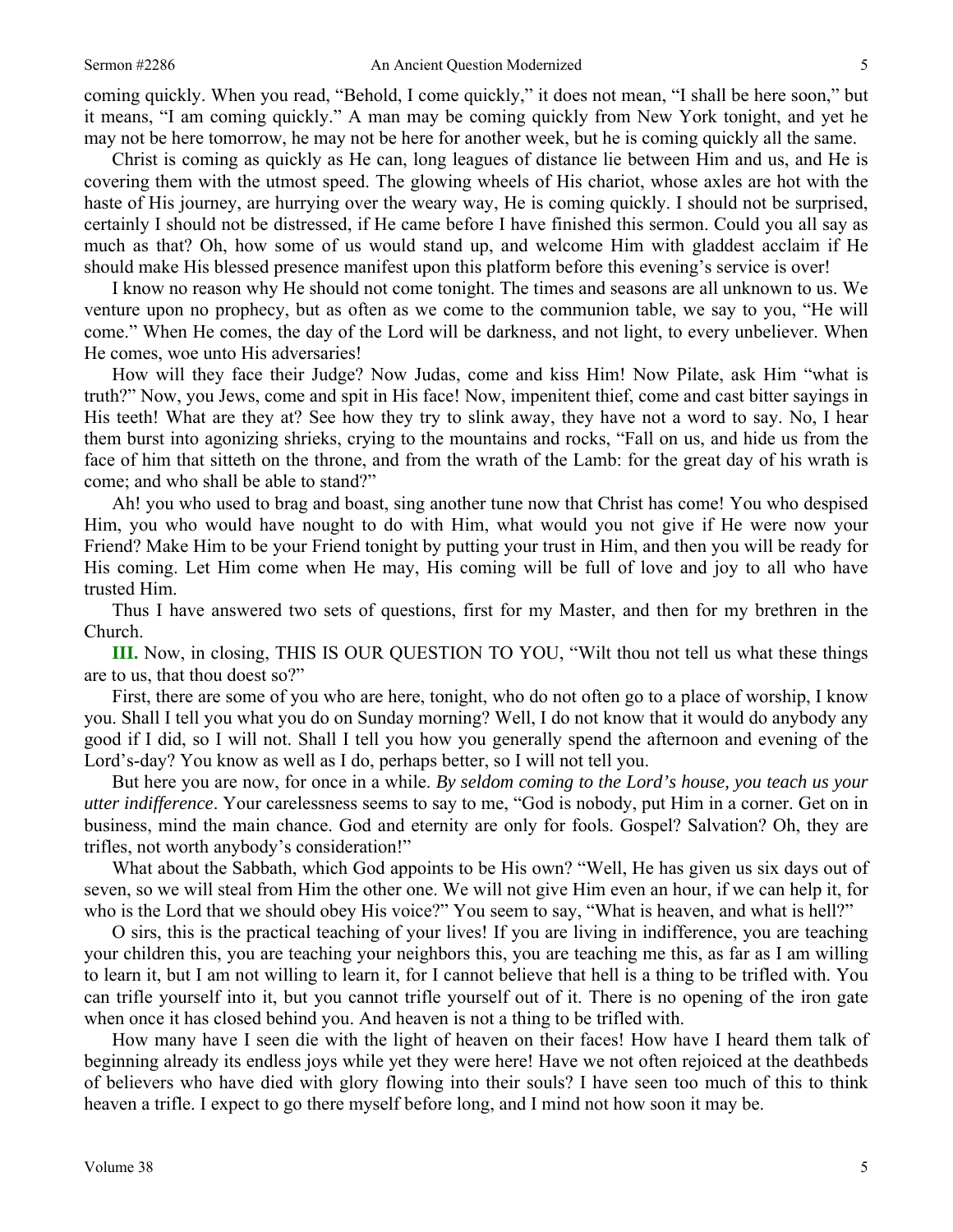I read, the other day, that one called on my old grandfather, and said to him, "Mr. Spurgeon, you are getting old." He replied, "Yes, I am, I am eighty-seven, and I should like to go home next week, but I should like better to go home today, for I have been here as long as I want to be, and I am not as equal to preaching as I used to be. I should like to go home, and do some of the singing up above."

Well I cannot trifle with that heaven where my grandfather has gone, I have too many friends there to run any risk of not going there myself! Perhaps you think in your own mind, "I do not want to be lost." Then, I pray you, cease your indifference, give God your Sabbaths, go and hear the Gospel preached, and when you hear it, think over it, read your Bibles, begin to pray, and talk to your children about God and Jesus Christ and heaven.

Why do so many of you forget your God? How can you live without Him? How can you live without a Savior? These things are grievous to me, and they ought to be very grievous to you, and you ought to have done with this indifference at once. God help you to have done with it even now!

There are others of you who are not indifferent, you come to the services, and you are attentive listeners, but just observe what you are going to do tonight. We shall want all the ground floor and the greater part of this first gallery for communicants, but *you are going home, and so telling us that you have no part in the communion*. Yes, the Lord's table is spread, Christ is to be remembered, fellowship is to be had with Him, and you are going home!

I know, my friend over yonder, that you do not quite like it, because you have to leave your wife behind you. My dear boy up in the gallery, you do not quite like it, for your mother will stay behind, and you will stop about somewhere, I dare say, to walk home with her. I do not like your departing from God's people, for it makes me think of a hymn that I used to hear sung years ago—

#### *"Oh, there will be weeping At the judgment seat of Christ!"*

When the last parting comes, when mother is caught up to dwell with Christ, and her boy, whom she loved so well, is driven away into outer darkness, there will be weeping, and wailing, and gnashing of teeth. A dividing day must come. You may grow with the wheat, but the time will come when the tares must be separated from it, when the Lord will say to His reapers, "Gather ye together first the tares, and bind them in bundles to burn them: but gather the wheat into my barn." I hope that you will not go home many Sundays, leaving dear ones at the communion table, but that, having trusted Christ as your Savior, you will remain with them to show forth His death in His own appointed way.

I hear another say, "I am not going home, *I shall remain at the ordinance as a spectator."* I always like to see you look on. I like to see the birds come where the chickens are being fed, they always will do so, you know. If you feed your chickens well, there will be sure to be sparrows in the trees near, waiting while the chickens are feeding, and afterwards the sparrows will come, and have their portion. So I expect it will be with you, when you have been looking on for a little while, you will drop down from the gallery, and you will get in among the birds Christ came to feed. You are getting into a place of happy danger. Get where the shots fly, and one of them may make a target of you. Oh, that it might be so!

But tonight you are going to be only a spectator. Will you tell me what that means, *only a spectator?* 

*"There is a fountain filled with blood, Drawn from Immanuel's veins; And sinners plunged beneath that flood Lose all their guilty stains;"* 

but you are only a spectator! There is my Father's house, and prodigals returning are clasped in His arms, the ring is on their finger, and the shoes are on their feet, but you are only a spectator! In Paris, during the siege, when it was shut up, there were meals given at certain times in appointed places, but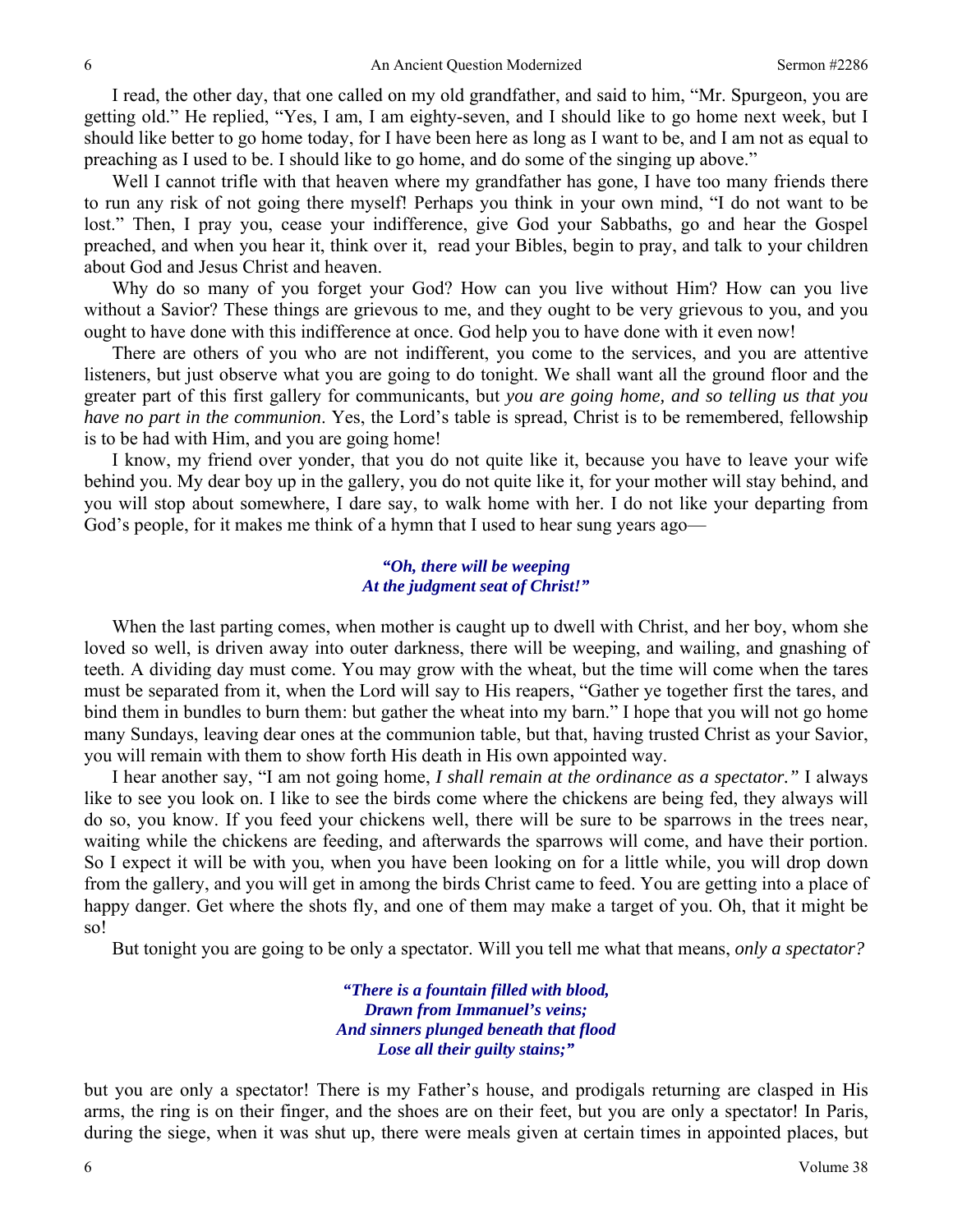what would you have thought, if you had been there, and had been allowed to come to the window, and see the feeding, and yourself remain only a spectator? I pity the poor shoeless urchins, on a cold winter's night, who stand against a London cook-shop, flattening their noses against the great plate of glass, and looking in, and seeing all the steaming joints, while they are only spectators. Do not be so, I pray you, there is room for you at the Gospel feast and a hearty welcome too!

Do not be merely spectators, but if you mean to be so, then I say this to you, *there will be no spectators in heaven.* They will all partake of the feast above, or they will not be there. And I grieve to add, *there will be no spectators in hell*. You will have to participate in the award of vengeance, or else in the gift of mercy. Therefore have done with being spectators.

#### *"Come guilty souls, and flee away, Like doves, to Jesu's wounds."*

Come and put your trust in Him who died for the ungodly. He that believeth in Him is not condemned. Would to God that you would believe in Him tonight! I feel that God has helped me to speak to you. It has been no small task to me in my weakness, and now I want the Lord to give me some souls tonight. I expect to be paid for this service.

When one preaches with joy and comfort, and is full of health and strength, there is a great delight in the work, but now, tonight, when it is heavy work to get a thought, and to utter it, *I expect my wages in another form,* and I shall go home to my Master, and say, "Lord, give me my wages!" If He asks me what I want, I shall say to Him, "Lord, I should like the soul of that young man who sits in the aisle there, and of that old man in the top gallery who has been so interested while he has been listening, and I should like half a dozen of those young women over there."

I believe that, when I once began to plead with my Lord, I should ask for every one of you. At any rate, why should I leave anyone out? Which one should I leave out?

When I was preaching once in the great plough-shed of Mr. Howard, of Bedford (they had cleared out all the ploughs to make room for a large congregation), His dear old father was sitting on the platform with me, and in the afternoon I prayed that the Lord would give us some souls, I asked that a few might be converted. After the service, the good old saint said, "I enjoyed your preaching, but I did not enjoy your praying. I did not say, 'Amen' when you asked the Lord to give us a few souls. My dear brother," he said, "I would not be content unless He gave us hundreds. Go in for it tonight," he added, "pray for hundreds to be converted." I thought, what a good thing it was to have a brother with larger faith than one's own!

Now may the Lord make some of you, who have great faith, like good old Mr. Howard, to pray the Lord to save the whole ship's company here tonight! Why should they not all be brought in to the praise of the glory of His grace? God grant it, for Jesus Christ's sake! Amen.

### **EXPOSITION BY C. H. SPURGEON**

#### *EZEKIEL 33:1-20 AND 30-33*

**Ezekiel Chapter 33. Verses 1-4.** *Again the word of the LORD came unto me, saying, Son of man, speak to the children of thy people, and say unto them, When I bring the sword upon a land, if the people of the land take a man of their coasts, and set him for their watchman: if when he seeth the sword come upon the land, he blow the trumpet, and warn the people; then whosoever heareth the sound of the trumpet, and taketh not warning; if the sword come, and take him away, his blood shall be upon his own head.*

In that case the watchman is quite clear, he has done his duty, he has sounded an alarm, and a fitting alarm, upon the trumpet, he has sounded it immediately, without loitering or delaying. He has not been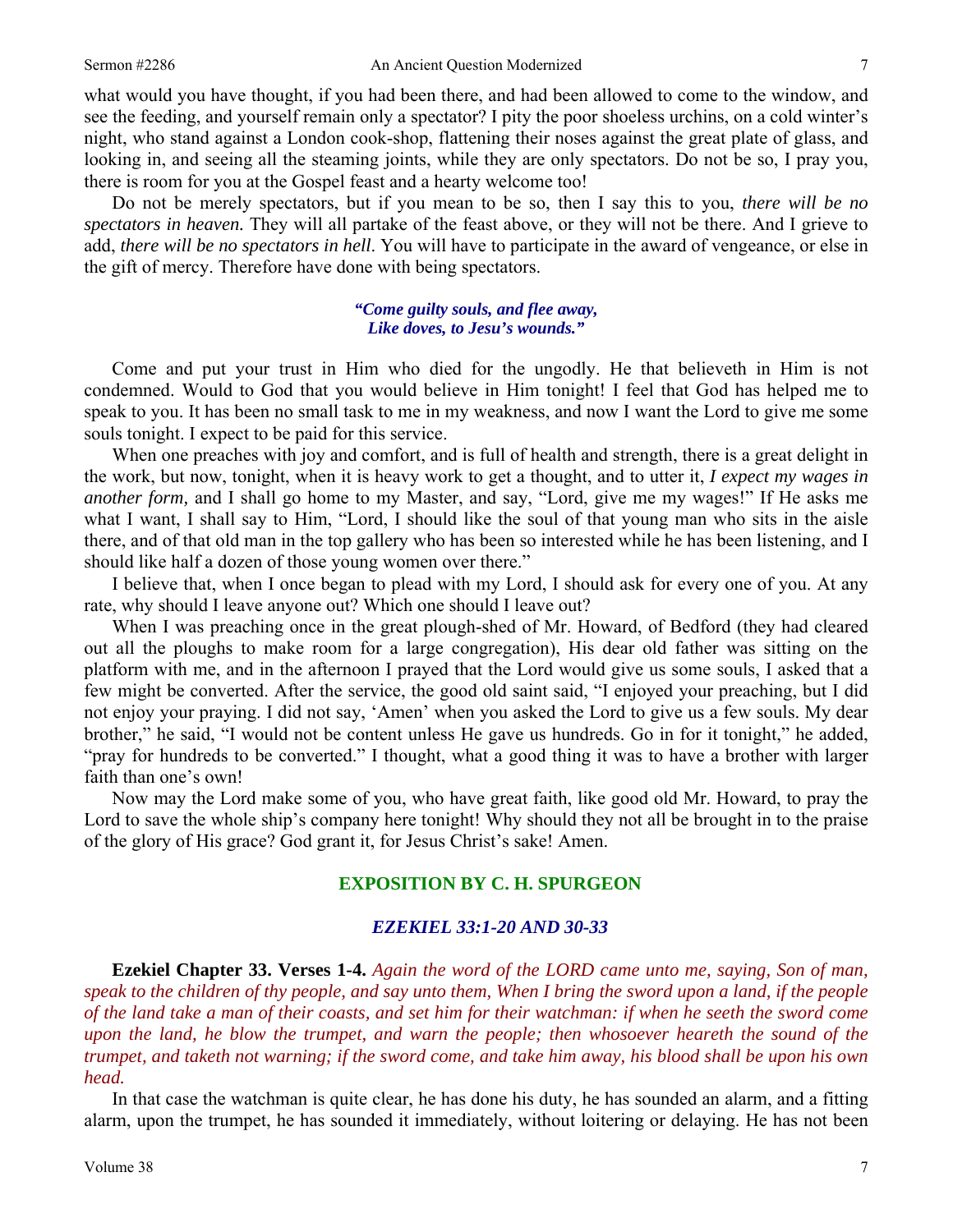afraid of giving uneasiness to men, he has done his duty, fearless of remark, and he is clear. Happy also is he in knowing that, by heeding the trumpet's warning blast, many have escaped the threatened danger.

Still, even then it seems that there are some who hear the trumpet, and will not take the warning. That is the sad part of our service, it makes the most successful ministry to be fringed with black. It cannot be all joy for him who wins the most souls for God, for at times he can sympathize with his brethren, the prophets in their sorrowful inquiry, "Who hath believed our report? And to whom is the arm of the Lord revealed?" Listen to this, you who hear the Gospel, and yet do not repent. If you heed not the warning, your blood will be on your own head.

**5-6.** *He heard the sound of the trumpet, and took not warning; his blood shall be upon him. But he that taketh warning shall deliver his soul. But if the watchman see the sword come, and blow not the trumpet, and the people be not warned; if the sword come, and take any person from among them, he is taken away in his iniquity; but his blood will I require at the watchman's hands.*

This is a very solemn truth. It not only concerns me, and the many ministers of Christ who are here, but it is for all of you who know the Lord, for you also are set as watchmen to your families, to your neighbors, to the class which you teach, or which you should teach, in the Sunday school. May God grant that we may, each one of us, be delivered from other men's sins, for we may become partakers with them in their iniquity unless we bear our testimony against them, and give them warning of the consequences of their evil-doing!

**7.** *So thou, O son of man, I have set thee a watchman unto the house of Israel;*

It is not merely the people who took a man of their coasts, and set him for their watchman, but "I have set thee." Oh, the solemn ordination of a true servant of Christ! It is not by laying on of hands of man, nor by a pretended descent from the apostles, it is a call from God.

**7.** *Therefore thou shalt hear the word at my mouth, and warn them from me.*

That is the way to preach, to get the sermon from the mouth of God, and then to speak it as the mouth of God. Dear teachers, wait upon God for that which you are to teach, take it warm with love out of the very mouth of God, and then speak it for God out of your own mouth. Good will surely come of such teaching as that.

**8.** *When I say unto the wicked, O wicked man, thou shalt surely die; if thou dost not speak to warn the wicked from his way, that wicked man shall die in his iniquity; but his blood will I require at thine hand.*

Even as God required Abel's blood at the hand of Cain, and pronounced him cursed because he was guilty of that blood, so will He require the blood of perishing men at the hands of those set over them, and a curse shall come upon them if they are found negligent.

**9-10.** *Nevertheless, if thou warn the wicked of his way to turn from it; if he does not turn from his way, he shall die in his iniquity; but thou hast delivered thy soul. Therefore, O thou son of man, speak unto the house of Israel; Thus ye speak, saying, If our transgressions and our sins be upon us, and we pine away in them, how should we then live?*

This is as much as to say, "We cannot get away from our sins; there is no hope of our living." When men get into the iron cage called "Despair," there really seems to be no hope that they will turn from their sin. There is no hope in themselves, their only hope is in the Lord.

**11-12.** *Say unto them, As I live, saith the Lord GOD, I have no pleasure in the death of the wicked; but that the wicked turn from his way and live: turn ye, turn ye from your evil ways; for why will ye die, O house of Israel? Therefore, thou son of man,—*

Notice how often God calls Ezekiel the son of man. He had many wonderful visions, but he was to be kept humble by being constantly reminded that he was nothing more than a son of man. He was to be kept sympathetic with the people, they were men, and he was one of them, a "son of man." It seems hard that any mother's son of ours should die and perish, the thought that he will perish for ever, is terrible indeed to one who recognizes his union with the race as a "son of man."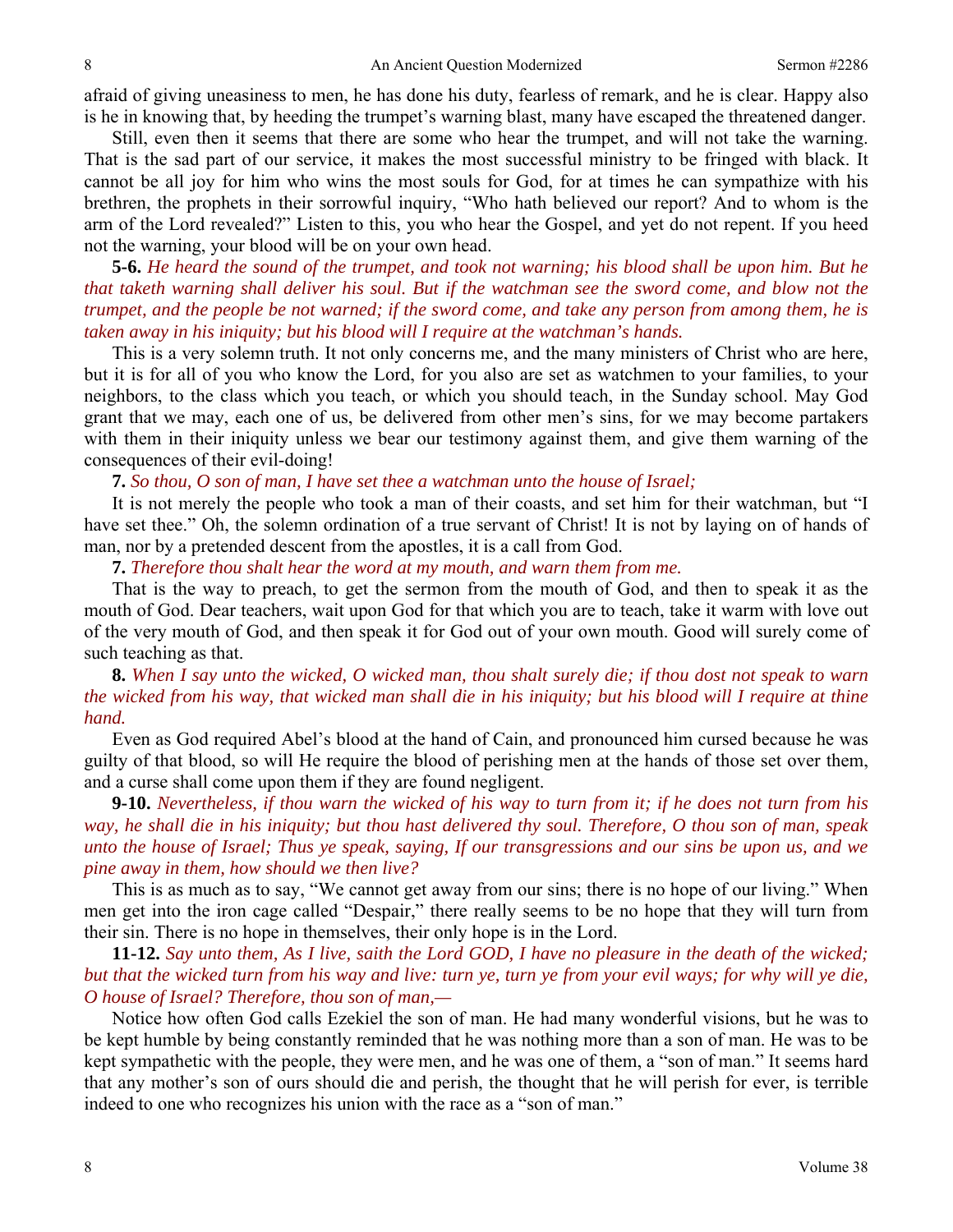**12.** *Say unto the children of thy people, The righteousness of the righteous shall not deliver him in the day of his transgression: as for the wickedness of the wicked, he shall not fall thereby in the day that he turneth from his wickedness; neither shall the righteous be able to live for his righteousness in the day that he sinneth.*

It is not merely what we have been, but what we are, and what we shall be, that will have to be taken into account. If we have been righteous in our own esteem, what of that if we turn from it? If we have been sinful, yet if, by God's grace, we turn from it, the past shall be blotted out.

**13.** *When I shall say to the righteous, that he shall surely live; if he trusts to his own righteousness, and commits iniquity, all his righteousnesses shall not be remembered; but for his iniquity that he hath committed, he shall die for it.*

There is no salvation for any man without final perseverance, and if that final perseverance were not secured to us in the covenant of grace, there would be no salvation even for the brightest believer, or the most sparkling professor. What are our lights in themselves? Will they not soon burn dim unless the secret oil of God's grace shall keep them bright? Whatever point any of you have reached, do not begin to put your confidence in that. If you had seemed to be righteous through a lifetime of seventy years, yet, unless the grace of God kept you even to the end, you will perish. The mercy is that we have many precious promises concerning the eternal safety of all who are in Christ, and God will not fail to fulfill every one of them.

**14-17.** *Again, when I say unto the wicked, Thou shalt surely die; if he turn from his sin, and do that which is lawful and right; if the wicked restore the pledge, give again that he had robbed, walk in the statutes of life, without committing iniquity; he shall surely live, he shall not die. None of his sins that he hath committed shall be mentioned unto him: he hath done that which is lawful and right; he shall surely live.* 

*Yet the children of thy people say, The way of the Lord is not equal: but as for them, their way is not equal.*

Sinners are very fast in judging God. Oh, that they would judge themselves! It is not the Lord who is unjust, it is the balances and weights of men that are unjust. Oh, that they did but know it!

**18-19.** *When the righteous turneth from his righteousness, and committeth iniquity, he shall even die thereby. But if the wicked turn from his wickedness, and do that which is lawful and right, he shall live thereby.* 

Now let us read at the thirtieth verse.

**30-31.** *Also, thou son of man, the children of thy people still are talking against thee by the walls and in the doors of the houses, and speak one to another, every one to his brother, saying, Come, I pray you, and hear what is the word that comes forth from the LORD. And they come unto thee as the people cometh, and they sit before thee as my people, and they hear thy words, but they will not do them: for with their month they show much love, but their heart goeth after their covetousness.*

This is another of the great sorrows of the prophetic calling, that however accurately we report the Lord's message, however earnestly we try to drive it home to the consciences of our hearers, it must often be said, "They sit before thee as my people, and they hear thy words, but they will not do them; for with their mouth they show much love, but their heart goeth after their covetousness."

**32.** *And, lo, thou art unto them as a very lovely song of one that hath a pleasant voice, and can play well on an instrument: for they hear thy words, but they do them not.*

Preaching seems to such people to be only a song, or a piece of acting for their amusement, but it is not so. They that can find sport in the things of God, will find it dull sport in hell when they shall be forever driven away from the presence of God, and from the glory of His power.

**33.** *And when this cometh to pass, (lo, it will come,) then shall they know that a prophet hath been among them.*